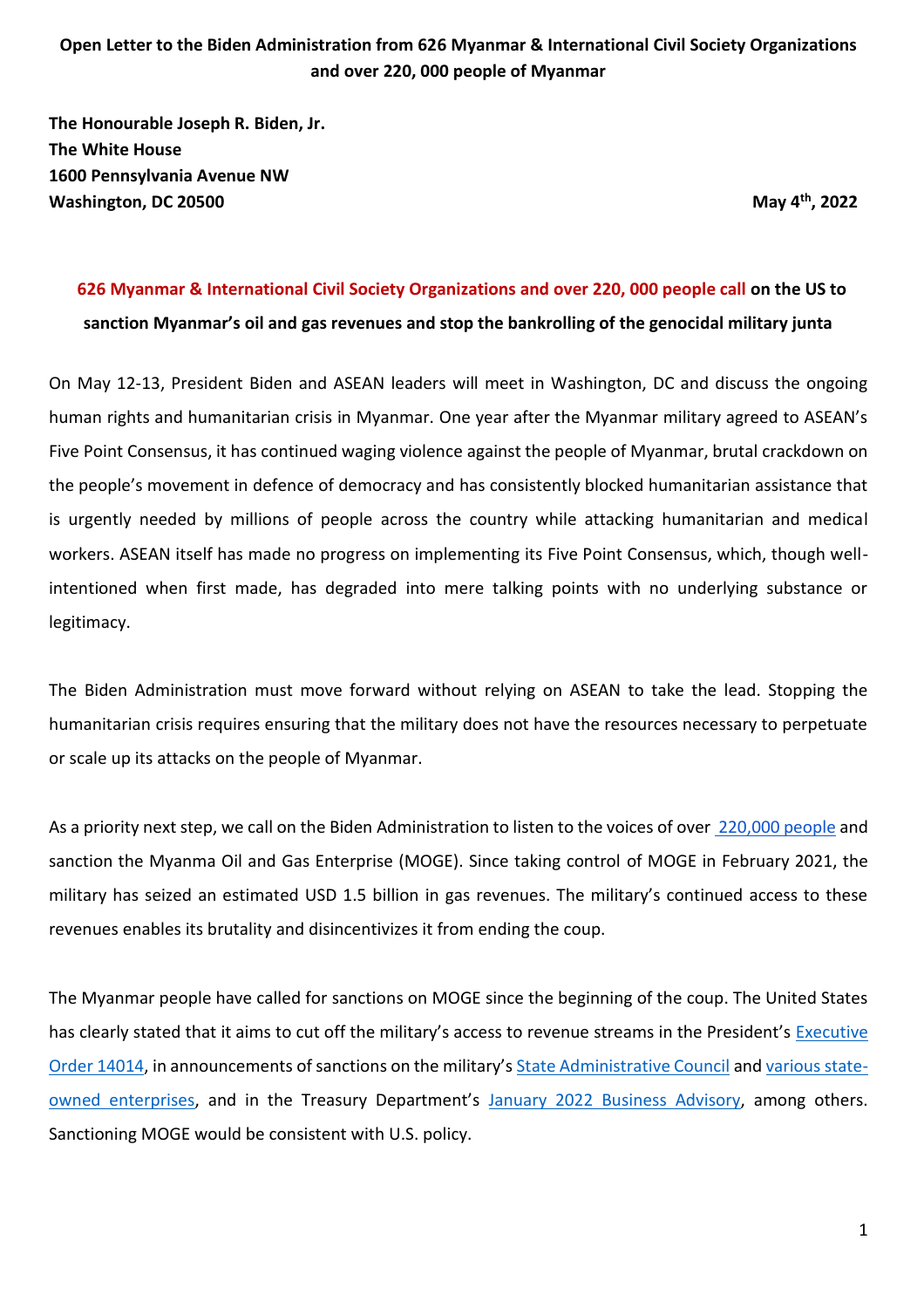Neither the United States, ASEAN governments, nor the United Nations has recognized the military junta as the legitimate government of Myanmar. We applaud the ongoing diplomatic efforts to deny the junta the international recognition that it desires. However, we call on the United States to use the full force of its economic leverage to ensure that businesses cooperate with these diplomatic efforts and stop bankrolling the junta.

Throughout the coup, multinational oil and gas companies have aided and abetted the military junta in misappropriating revenues from offshore gas projects that are owed to the legitimate government of Myanmar and paid through MOGE. The military junta is not the recognized government of Myanmar and should not be entitled to access the government's revenues or bank accounts. Just because it is convenient for gas companies to pay the military junta does not make it right.

The Biden Administration must act now:

- 1. Use sanctions to stop gas revenues from reaching the junta and work with allies in Thailand and South Korea ensure that these revenues are diverted into escrow accounts to be held for a legitimate, recognized government.
- 2. Enforce the Treasury Department's January 2022 business advisory on Myanmar with respect to MOGE, communicating to gas companies and banks that gas revenue payments to the military will be considered money laundering, and that those failing to comply will face consequences.
- 3. Sanction the Myanma Foreign Trade Bank (MFTB), a state-owned enterprise that for decades has laundered gas revenues and whose government accounts are once again in military hands.

We thank you for your attention and ask that you take these steps in support of democracy, justice, and human rights.

Sincerely,

**626 Civil Society Organizations, Unions, and Strike Committees (local and international) in solidarity with the people of Myanmar & Myanmar diaspora communities around the world**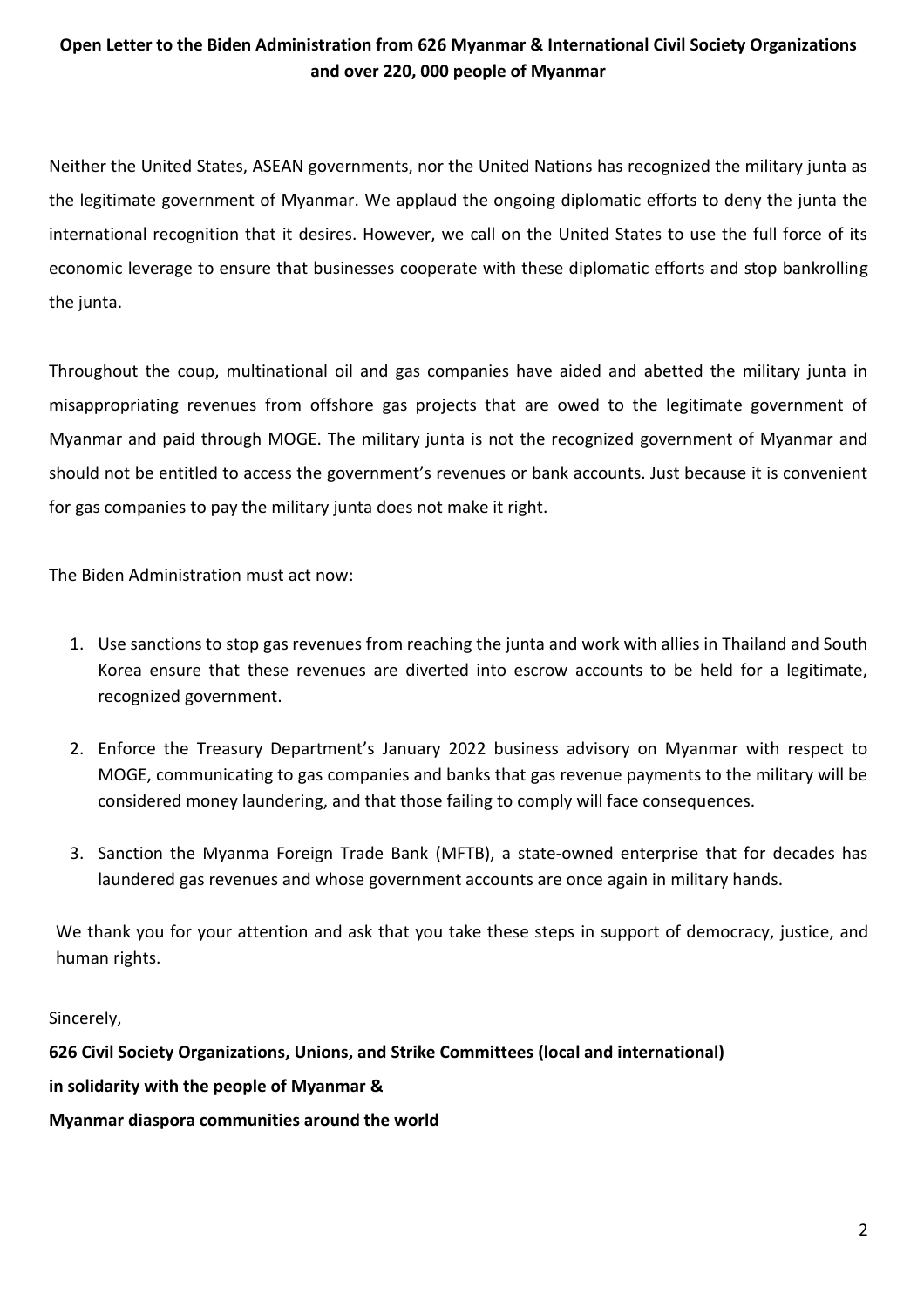# **ANNEXURE – Lists of Endorsing Organizations (Around the world)**

- 1. 88 Generation Peace and Open Society
- 2. 8888 Generation (New Zealand)
- 3. Action Against Myanmar Military Coup (Sydney)
- 4. Action Committee of Basic Education Students (ACBES)
- 5. Action For Dignity And Development (ADD)
- 6. Activists group for Human Rights 'BARAM'
- 7. Ah Nah Podcast conversation with Myanmar
- 8. All Arakan Students' and Youths' Congress (AASYC)
- 9. All Aung Myay Thar San Education Strike
- 10. All Burma Federation of Student Unions (Monywa District)
- 11. All Burma Student Democratic Front Australia Branch
- 12. All Kachin Youth Union -AKYU
- 13. All Sagaing Township Basic Education Students' Union
- 14. All Schools of Aungmyaythazan Township Strike Group
- 15. All Young Burmese League (AYBL)
- 16. Alliance of Students' Union Yangon (ASU-Yangon)
- 17. Alternative Solutions for Rural Communities (ASORCOM)
- 18. ALTSEAN-Burma
- 19. Anti-coup Forces Coordination Committee (ACFCC -Mandalay)
- 20. Anti-Dictatorship in Burma DC Metropolitant Area
- 21. Anti-Junta Alliance Yangon-AJAY
- 22. Anti-Myanmar Dictatorship Movement
- 23. Anti-Myanmar Military Dictatorship Network (AMMDN)
- 24. ANTS Fundraising Team
- 25. Asian Dignity Initiative
- 26. Athan- Freedom of Expression Activist Organization
- 27. Auckland Kachin Community Inc. (New Zealand)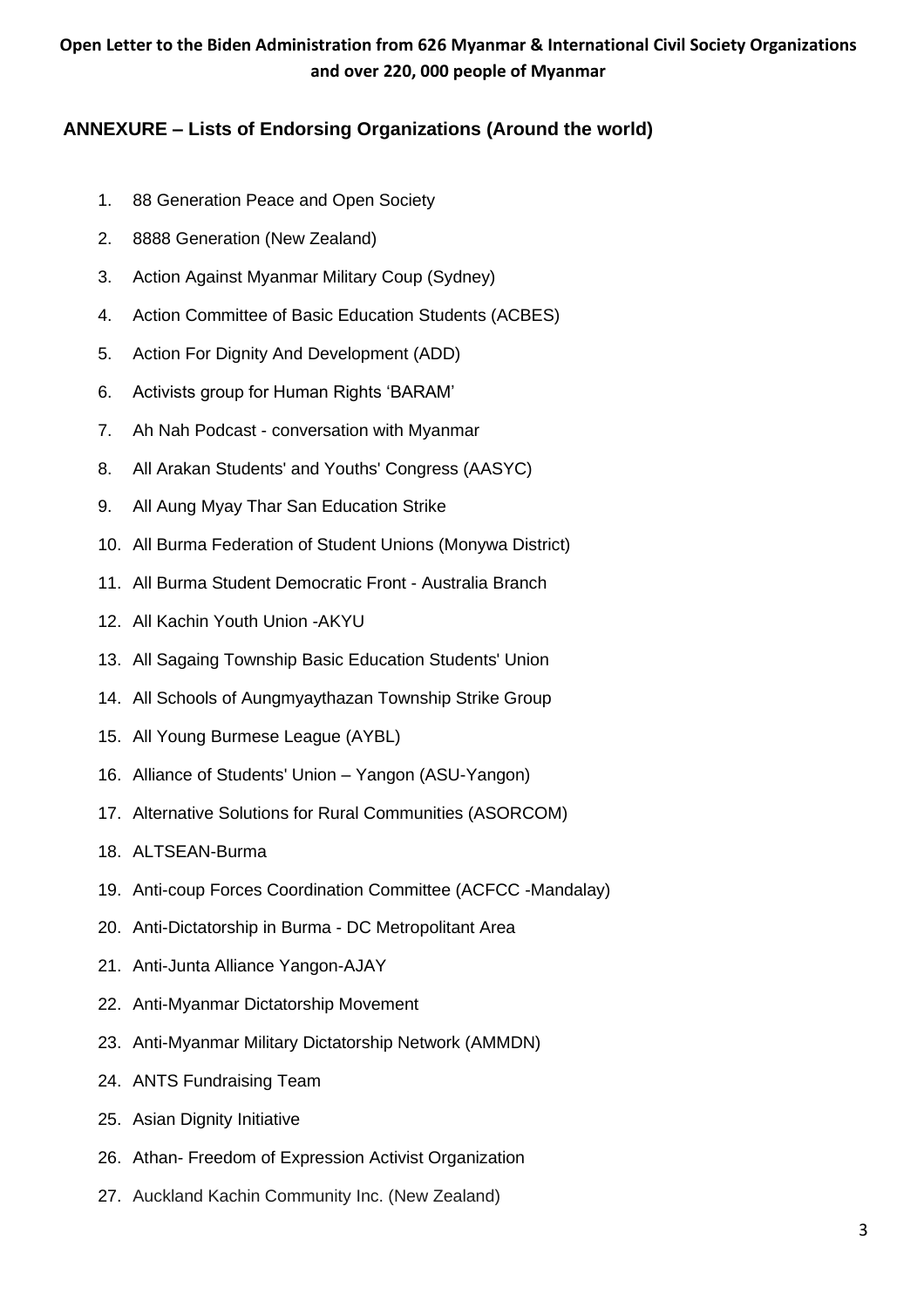- 28. Auckland Zomi Community (New Zealand)
- 29. Aung Myay Tharzan Basic Education Students' Union-ABFSU
- 30. Aung Pin Lal Main Strike Group
- 31. Australia Burma Friendship Association, Northern Territory
- 32. Australia Karen Organization WA Inc.
- 33. Australia Myanmar Doctors, Nurses and Friends
- 34. Australia Myanmar Youth Alliance (AMYA)
- 35. Australian Burmese Muslim Organisation
- 36. Australian Chin Community (Eastern Melbourne Inc)
- 37. Australian Karen Organisation (AKO)
- 38. Ayeyarwaddy Karen Youth
- 39. Bago Basic Education Students' Union
- 40. Bamar Community Tasmania
- 41. Bank Trade Unions Federation of Myanmar BTUFM
- 42. Basic Education General Strike Committee (BEGSC)
- 43. Basic Education Student Affairs Federation (BESAF)
- 44. Basic Education Worker Unions Steering Committee (BEWU-SC)
- 45. BEHS-1,Hpa-An Basic Education Students' Union
- 46. BEHS-1,Mandalay Basic Education Students' Union-ABFSU
- 47. BEHS-11, Aungmyethazan Basic Education Students' Union-ABFSU
- 48. BEHS-24,Mahaaungmyay Basic Education Students' Union-ABFSU
- 49. BEHS-4,Mandalay Basic Education Students' Union-ABFSU
- 50. BEHS-8, Aungmyethazan Basic Education Students' Union-ABFSU
- 51. Blood Money Campaign
- 52. Burma Campaign UK (United Kingdom)
- 53. Burma Human Rights Network (BHRN)
- 54. Burma Lawyers' Council (BLC)
- 55. Burmese Community Australia
- 56. Burmese Community Development Collaboration (BCDC)
- 57. Burmese Community Support Group (BCSG)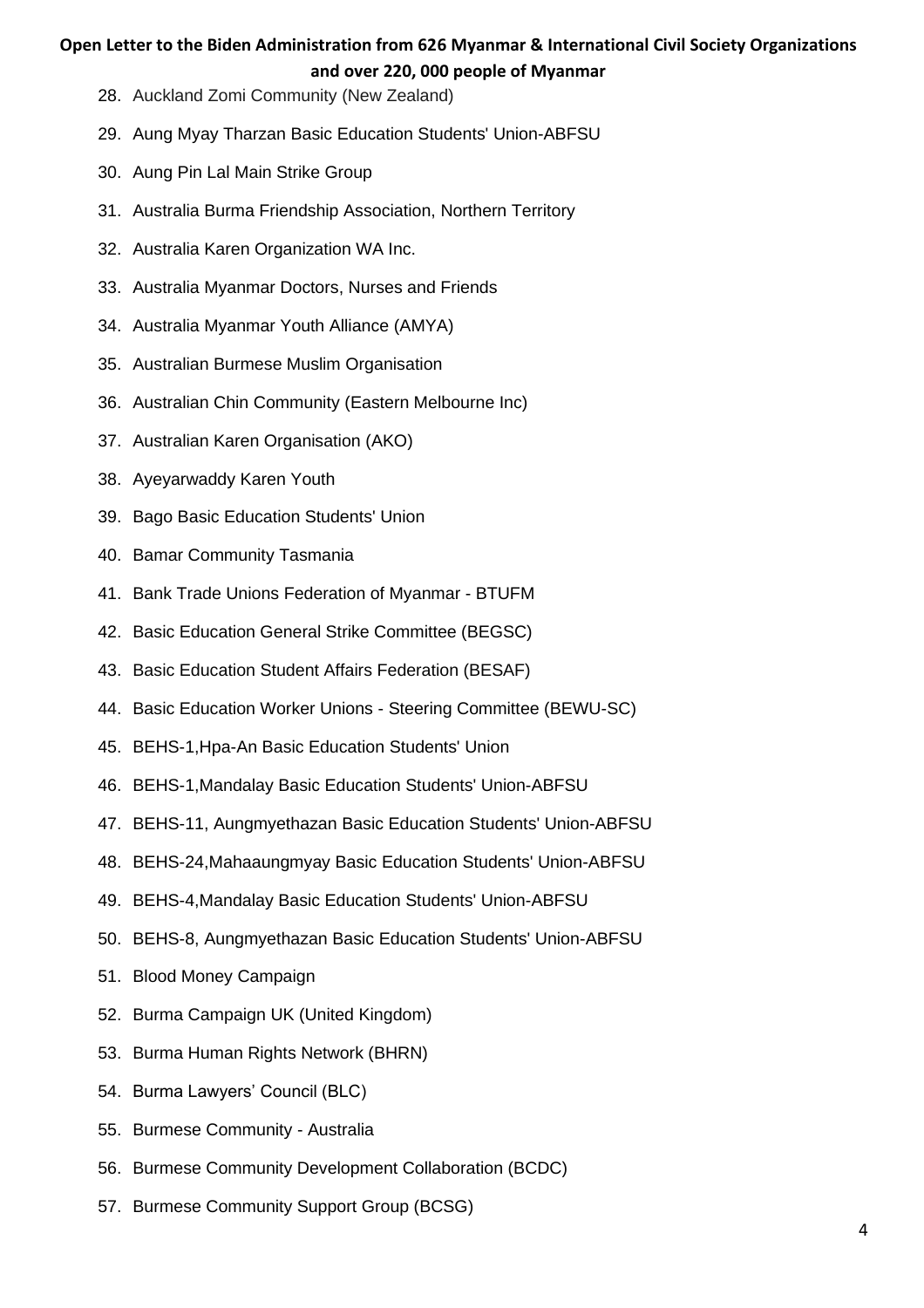- 58. Burmese Friendship Association
- 59. Burmese Medical Association Australia (BMAA)
- 60. Burmese Women's Union
- 61. Campaign for a New Myanmar
- 62. Canberra Karen Association Australia
- 63. CDM Medical Network (CDMMN)
- 64. CDM Pauk\_Khaung Township Board
- 65. CDM Support Team Mandalay
- 66. CDMers of Chemical Technology Research Center
- 67. Chanayetharsan Basic Education Students' Union
- 68. CHANGJAK21 Korea
- 69. Chanmyatharzi Township People's Strike
- 70. Chin Community of Auckland (New Zealand)
- 71. Chin Community of Western Australia Inc.
- 72. Chin Community South Australia
- 73. Chin Community Tasmania Australia
- 74. Chin Leaders
- 75. Chin MATA Working Group
- 76. Chin Resources Center
- 77. Chin Youth Organization Australia
- 78. Chindwin (West) Villages Women Strike
- 79. Citizen of Burma Award- New Zealand
- 80. Civil Information Network (CIN)
- 81. Civil Society Organizations Coordination Committee (Monywa)
- 82. Coalition of Mandalay Engineers
- 83. Coalition Strike Committee Dawei
- 84. Committee Representing Mandalay Region Hllutaw- CRMH
- 85. Community Care Circle (3C)
- 86. Co-operative University Mandalay Students' Strike
- 87. CRPH & NUG Supporters Ireland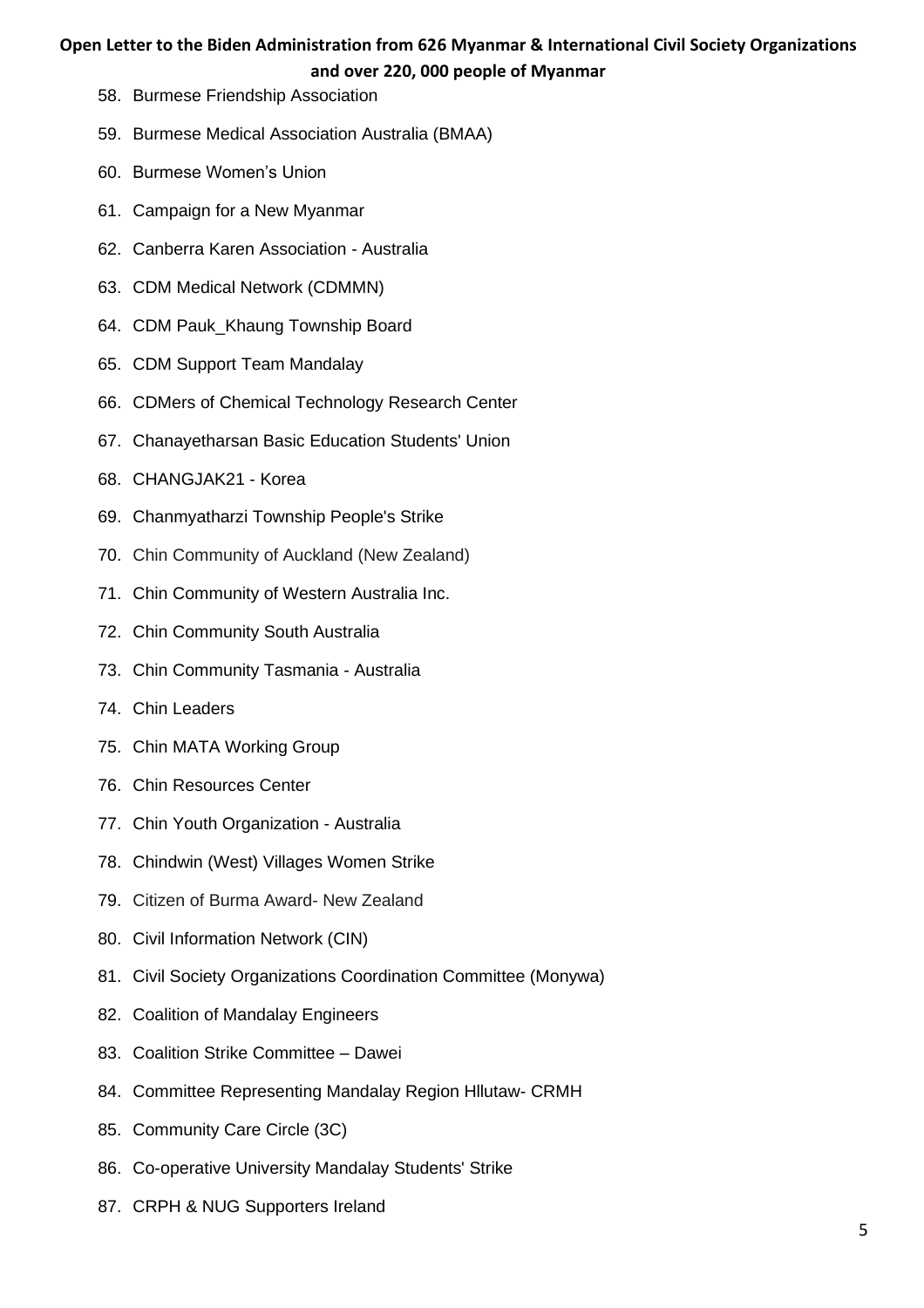- 88. CRPH Funding Ireland
- 89. CRPH Support Group (Norway)
- 90. CRPH, NUG Support Team Germany- Deutschland
- 91. CRPH/NUG support group Australia
- 92. Daik-U Basic Education Students' Union
- 93. Daung Sitthe Strike
- 94. Dawei ( Ashaetaw) Women Strike
- 95. Dawei Basic Education Students' Union
- 96. Dawei Youth's Revolutionary Movement Strike Committee (DYRMSC)
- 97. Democracy for Burma Australia
- 98. Democracy Movement Strike Committee (Dawei)
- 99. Democracy, Peace and Women's Organization
- 100. Democratic Socialists of America
- 101. Democratic Youth Council
- 102. Demoso Basic Education Students' Union
- 103. Depayin Township Revolution Steering Committee
- 104. Depayin Women Strike
- 105. DFW Myanmar Ethnic Community
- 106. Dragon Dawn
- 107. EarthRights International
- 108. Education Family Strike Group
- 109. Educational Initiatives
- 110. Ethnic Youth General Strike Committee (Mandalay)
- 111. ETOs Watch Coalition (Thai)
- 112. European Karen Network (EKN)
- 113. Falam Community Australia
- 114. Family Private School Basic Education Students' Union-ABFSU
- 115. FAU Bielefeld
- 116. Federal Myanmar Benevolence Group (New Zealand)
- 117. Former Political Prisoners and New Generation Group Monywa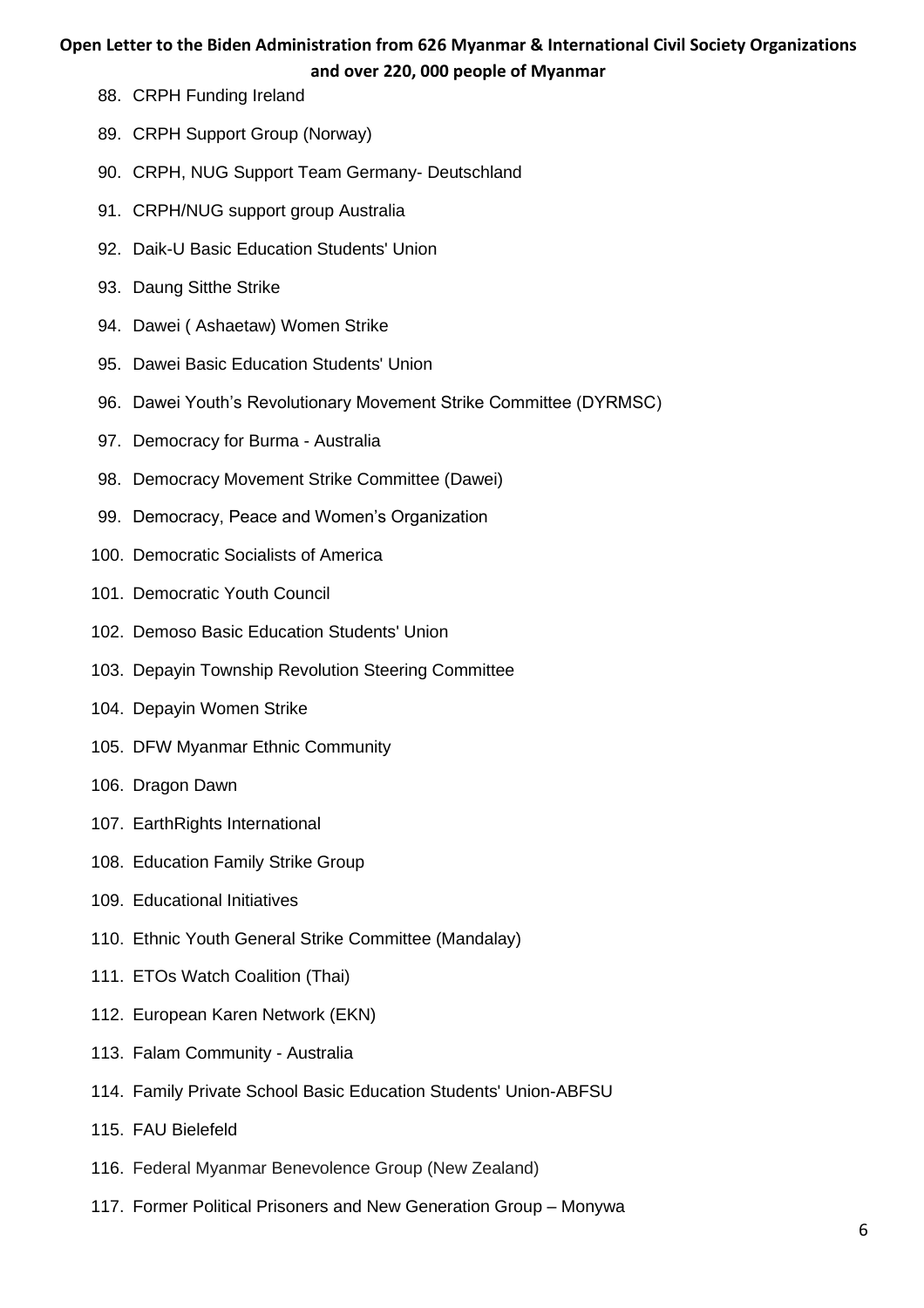- 118. Free Myanmar, Inc.
- 119. Free Rohingya Coalition
- 120. Freedom for Burma
- 121. Future Light Center
- 122. Gangaw Women Strike
- 123. General Strike Collaboration Committee (GSCC)
- 124. General Strike Committee of Basic and Higher Education (GSCBHE)
- 125. General Strike Committee of Nationalities (GSCN)
- 126. General Strike Coordination Body (GSCB)
- 127. Generation Wave
- 128. German Solidarity with Myanmar Democracy e.V.
- 129. Global Myanmar Spring Revolution (Global)
- 130. Global Myanmar Spring Revolution (Korea)
- 131. Hinthada Basic Education Students' Union-ABFSU
- 132. Hlaing Thar Yar Basic Education Students' Union
- 133. Hopin Basic Education Students' Union
- 134. Human Rights Foundation of Monland
- 135. Incorporated Organization Shilcheon Jogye
- 136. India For Myanmar
- 137. Industrial Training Centre (ITC) Family Sydney Australia
- 138. Industries Strike
- 139. Info Birmanie France
- 140. Inter-Faith Strike Column
- 141. Interfaith Youth Coalition on Aids in Myanmar (IYCA-Myanmar)
- 142. International Campaign for the Rohingya
- 143. Jivaka Medic Team
- 144. Joint Action Committee for Democracy in Burma (JACDB)
- 145. Justice 4 Myanmar Hope & Development
- 146. Justice For Myanmar
- 147. Justice Movement for Community Innlay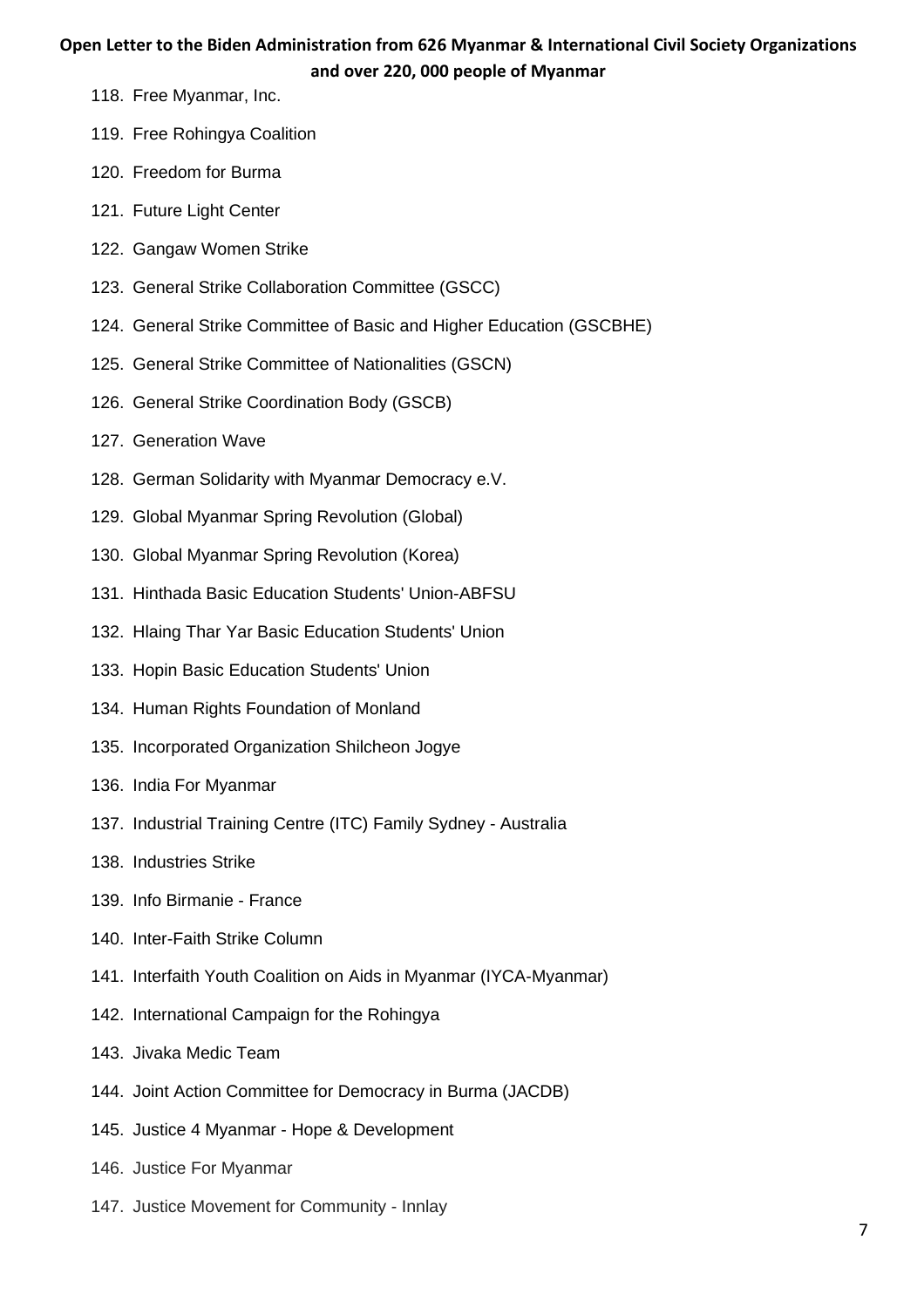- 148. Kachin Association of Australia WA Inc.
- 149. Kachin Human Rights Watch KHRW
- 150. Kachin State Civilian Movement- KSCM
- 151. Kachin Student Union
- 152. Kalay Township Strike Force
- 153. Kalay Women Strike
- 154. Karen Community Australia
- 155. Karen Environmental and Social Action Network
- 156. Karen Human Rights Group
- 157. Karen Organization of America
- 158. Karen Peace Support Network
- 159. Karen Sweden Community (KSC)
- 160. Karenni Federation of Australia
- 161. Karenni Society New Zealand
- 162. Karenni/ Kayah Community Australia
- 163. Katha Basic Education Students' Union
- 164. Kayan Internally Displacement Supervising Committee (KIDSC)
- 165. Kayin Community Tasmania Australia
- 166. Kobe Myanmar Community
- 167. Korean House for International Solidarity
- 168. Kyaikhto Students' Union (KSU)
- 169. Kyain Seikgyi Spring Revolution Leading Committee
- 170. Kyaukse Basic Education Students' Union
- 171. La Communatue' Birmane De France
- 172. Labor Union Federation
- 173. Labutta Basic Education Students' Union-ABFSU
- 174. Langkho Basic Education Students' Union
- 175. Lashio Basic Education Students' Union
- 176. Latpadaung Region Strike Committee
- 177. Launglon Basic Education Students' Union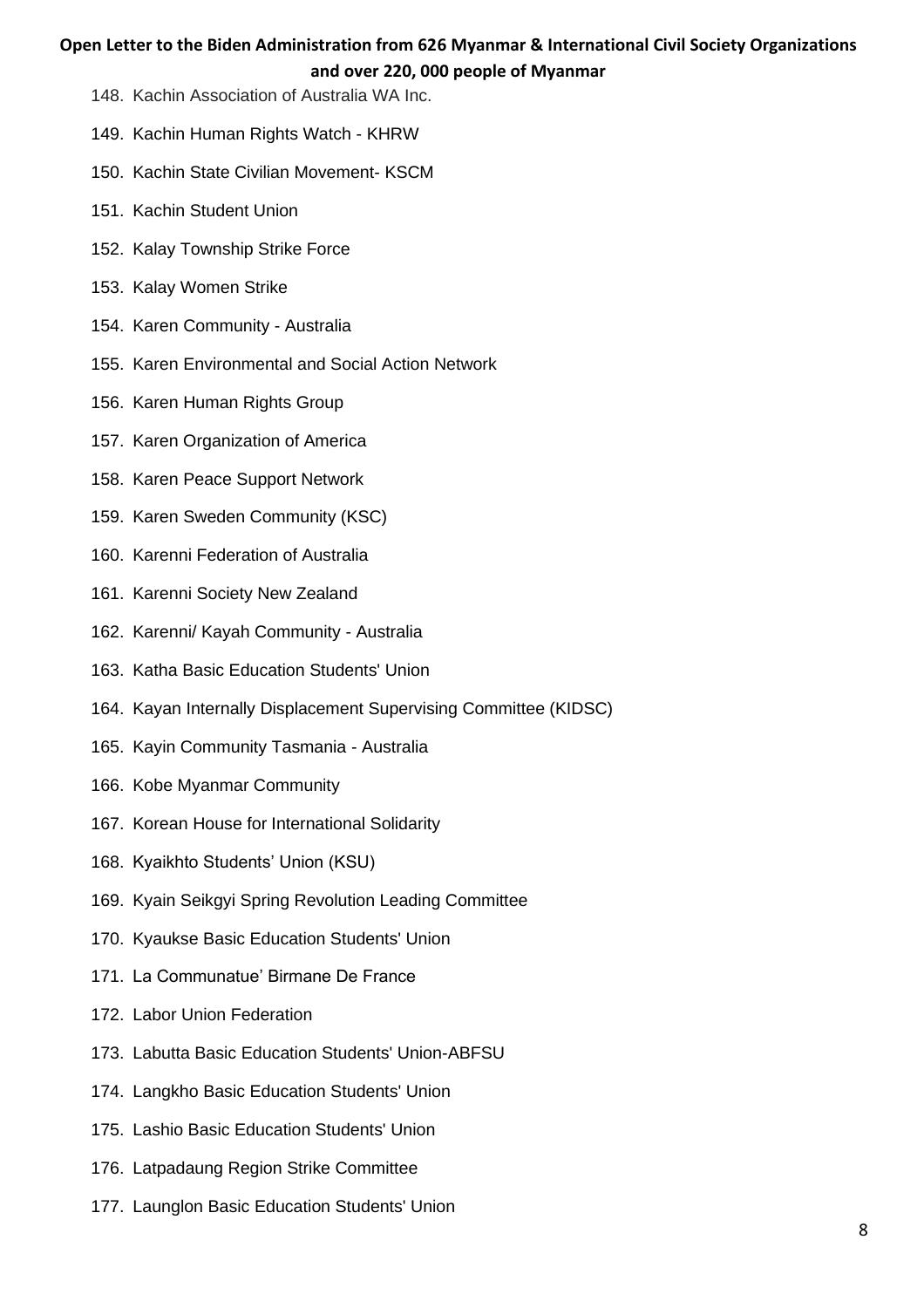- 178. Letpadan Basic Education Students' Union-ABFSU
- 179. LGBT Alliance
- 180. LGBT Alliance Myanmar (Kalay Region)
- 181. LGBT Alliance Myanmar (Kyaukse Region)
- 182. LGBT Community Yangon
- 183. LGBT Union Mandalay
- 184. LGBTIQ Strike Group
- 185. Los Angeles Myanmar Movement
- 186. Magway People's Revolution Committee
- 187. Maharaungmyay Township People's Strike
- 188. Mandalar College Students Strike Group
- 189. Mandalar University Students' Strike
- 190. Mandalar University Students Union
- 191. Mandalay Alliance Coalition Strike
- 192. Mandalay Based University Students' Unions
- 193. Mandalay Civil Society Organization
- 194. Mandalay Engineer Group (MEG)
- 195. Mandalay Medical Family (MFM)
- 196. Mandalay People Strike Group
- 197. Mandalay Poets' Union
- 198. Mandalay Private Universities Students Union
- 199. Mandalay Strike Force (MSF)
- 200. Mandalay Technological University Students' Union
- 201. Mandalay Universities, Degree and College Teachers and Staffs Strike Group
- 202. Mandalay University Alumni Strike Group
- 203. Mandalay University of Foreign Languages Students' Union
- 204. Mandalay Wholesale Centers Strike Group
- 205. Mandalay Women Strike
- 206. Mandalay Youth Strike
- 207. Mandalay-based People's Strike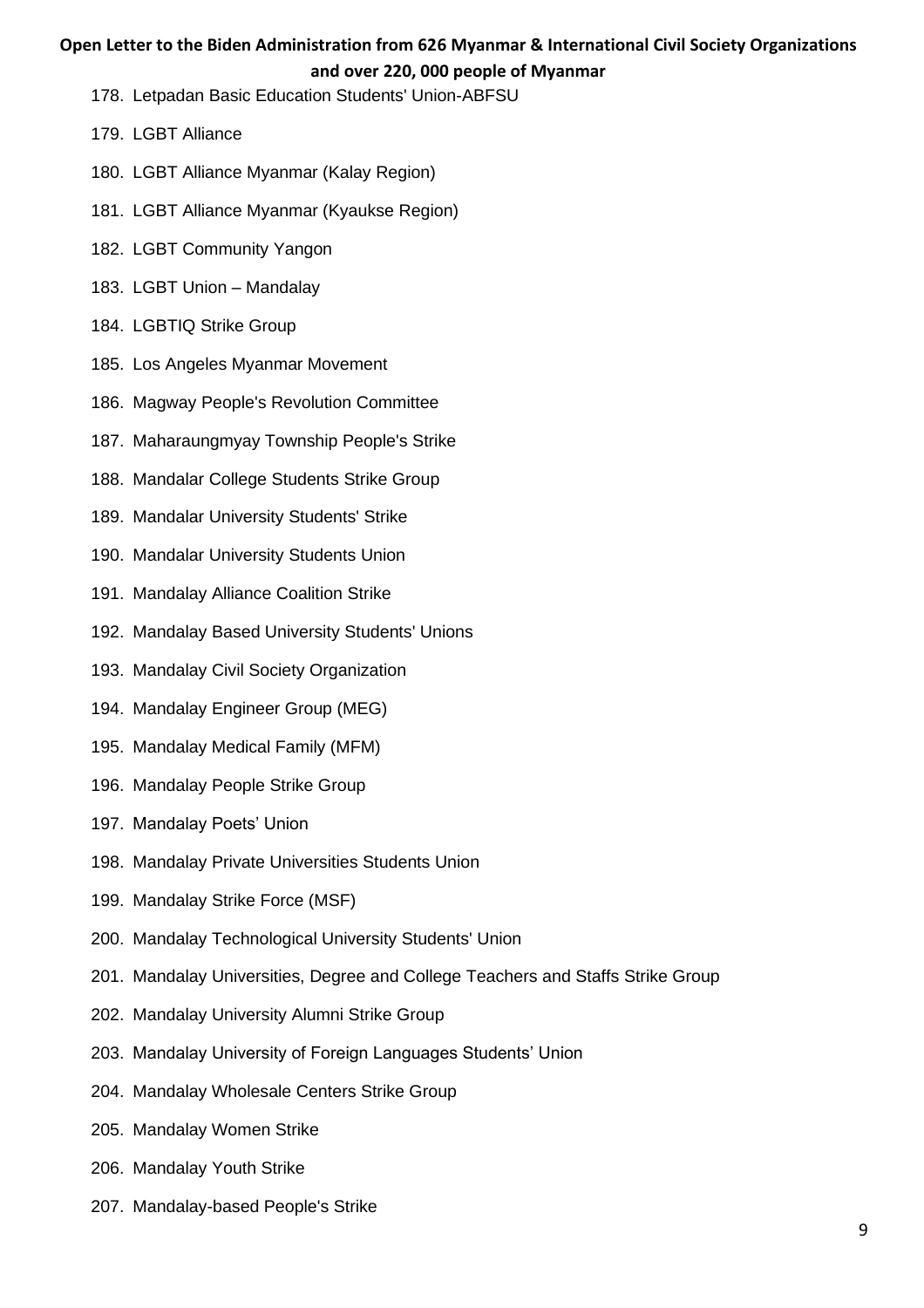- 208. Mandalay-Based University Students' Unions (MDY\_SUs)
- 209. Matu Chin Community Australia
- 210. Mawkmai Basic Education Students' Union
- 211. Mawlamyine Basic Education Students' Union
- 212. Medical Family Mandalay( MFM )
- 213. Meikhtila Basic Education Students' Union-ABFSU
- 214. Mekong Watch
- 215. Metta Campaign
- 216. Midwifery Training School Students Union (Mandalay)
- 217. MilkTeaAlliance Calendar Team
- 218. MilkTeaAlliance Galleries
- 219. MilkTeaAlliance Thailand
- 220. Minbu Basic Education Students' Union-ABFSU
- 221. Mindat Chin Community NSW Australia
- 222. Mindat Community Australia
- 223. Minority Affairs Institute MAI
- 224. Mizo Community Australia
- 225. Mogaung Basic Education Students' Union
- 226. Mohnyin Basic Education Students' Union
- 227. Mon Families Group Australia
- 228. Mon National Council Australia
- 229. Monywa Basic Education Students' Union ABFSU
- 230. Monywa LGBT Strike
- 231. Monywa Women Strike
- 232. Monywa-Amyint Road Women Strike
- 233. Mudon Basic Education Students' Union
- 234. Mulsim Youth Network
- 235. Multi-Religions Strike
- 236. Muslim Youths Association
- 237. Mya Taung Strike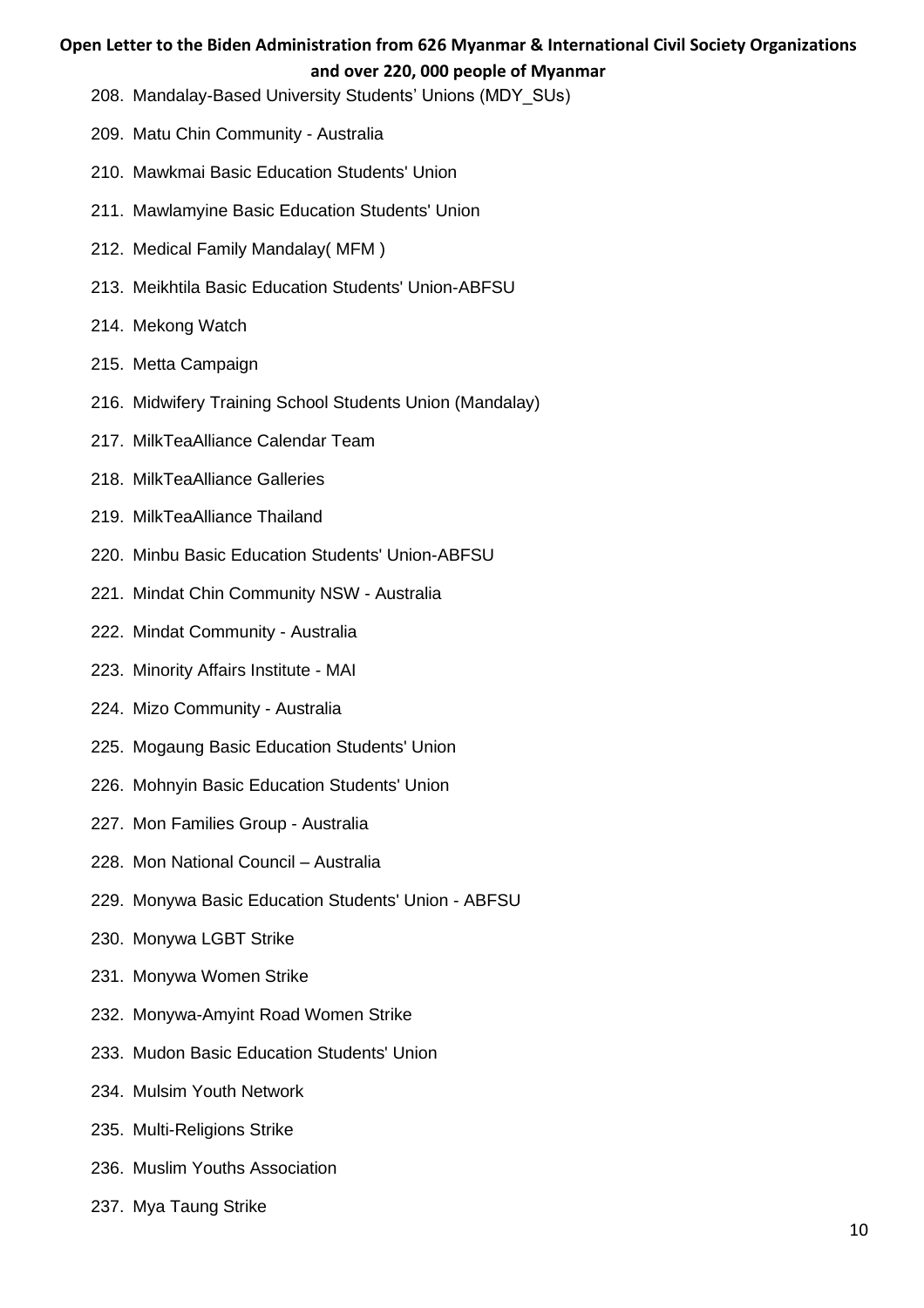- 238. Myanmar Alliances for Transparency and Accountability MATA
- 239. Myanmar Belgian Community
- 240. Myanmar Buddhist Community of South Australia
- 241. Myanmar Community Australia
- 242. Myanmar Community Coffs Harbour (MCC) Australia
- 243. Myanmar Democracy and Peace Committee (Australia)
- 244. Myanmar Democratic Force
- 245. Myanmar Democratic Movement (MDM) Australia
- 246. Myanmar Emergency Fund Canada
- 247. Myanmar Engineering Association of Australia (MEAA)
- 248. Myanmar Engineers New Zealand
- 249. Myanmar Ethnic Rohingya Human Rights Organization in Malaysia (MERHROM)
- 250. Myanmar Gonye (New Zealand)
- 251. Myanmar Hindu Organisation
- 252. Myanmar Institute of Information and Technology (Mandalay) Students Union
- 253. Myanmar Institute of Information Technology Students' Strike
- 254. Myanmar Lab or Alliance (MLA)
- 255. Myanmar People Residing in Canberra Australia
- 256. Myanmar Professionals Association Australia (MPAA)
- 257. Myanmar Railway Division (3) CDM Staffs Strike Group
- 258. Myanmar Spring Revolution Supporters (South Korea)
- 259. Myanmar Students' Association Australia (MSAA)
- 260. Myanmar Students' Union in New Zealand
- 261. Myingyan Civillian Movement Committee
- 262. National League for Democracy (Mandalay Region)
- 263. National League for Democracy (Monywa Township)
- 264. National Support Team (NST)
- 265. National University of Arts and Culture (Mandalay) Students Union
- 266. Netherlands-Myanmar Solidarity Platform
- 267. Network for Human Rights Documentation Burma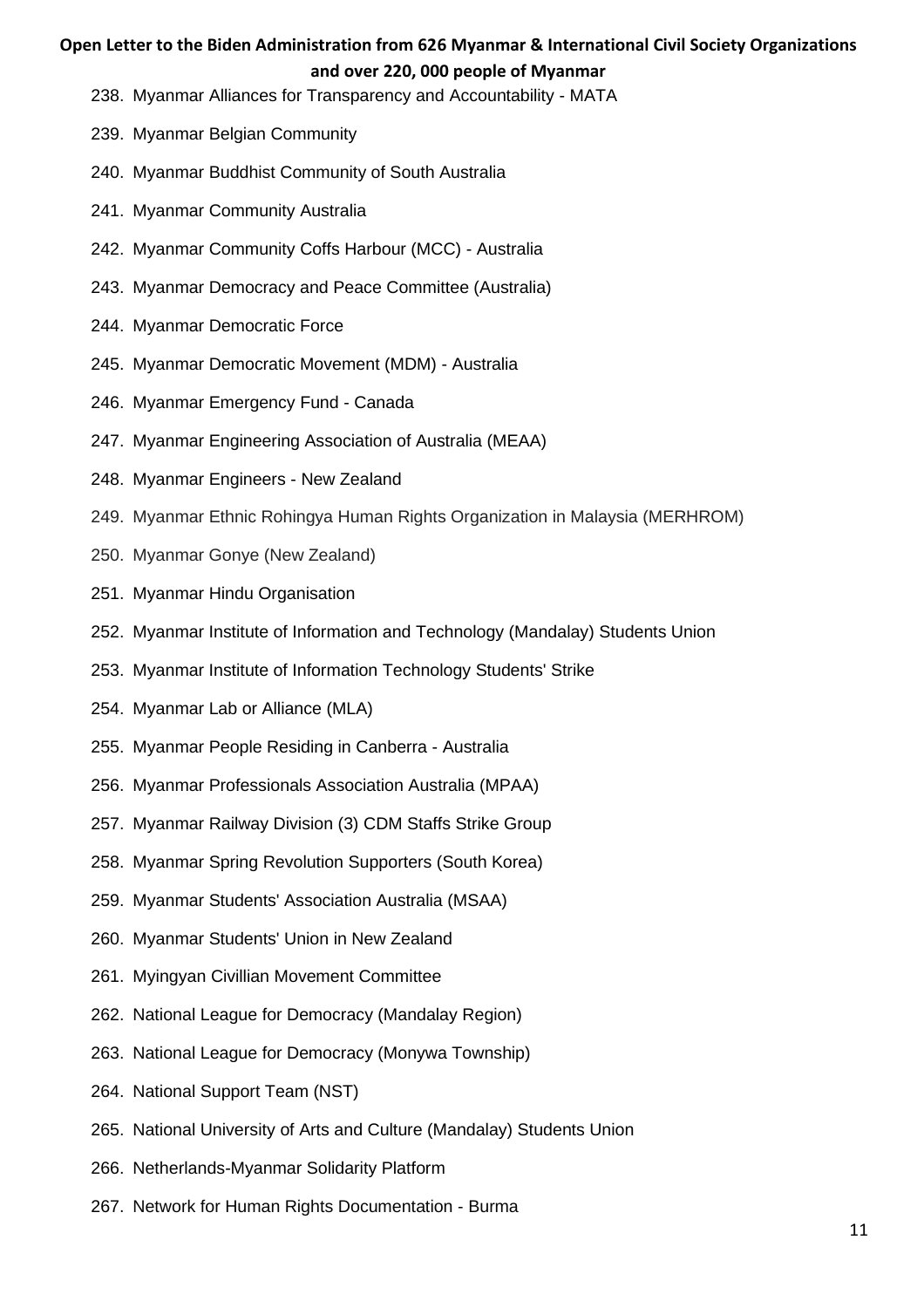- 268. Network of University Student Unions Monywa
- 269. New Generation Network for Social Change Thai
- 270. New Zealand Doctors for NUG
- 271. New Zealand Doctors for NUG
- 272. New Zealand Karen Association
- 273. New Zealand Zo Community Inc.
- 274. NLD International Network
- 275. NLD Solidarity Association (Australia)
- 276. No (7) Basic Education High School Alumni Strike Group
- 277. No Business With Genocide
- 278. No.12 Basic Education Branch High School (Maharaungmyay) Students' Union
- 279. No.12 Basic Education Middle School (High Branch) Basic Education Students' Union
- 280. Nursing Training School Students' Union (Mandalay)
- 281. Nyaunglebin Basic Education Students' Union
- 282. OCTOPUS (Youth Organization)
- 283. Olive Organization
- 284. Overseas Mon Association. New Zealand
- 285. Padaung Basic Education Students' Union-ABFSU
- 286. Pale Township People's Strike Steering Committee
- 287. PEC Private School Basic Education Students' Union
- 288. People's Embrace
- 289. Perth Myanmar Youth Network Australia
- 290. Phayagyi Peace Strike Group
- 291. Private Pre-School Teachers' Association
- 292. Progressive Voice
- 293. PWVB (Patriotic War Veterans of Burma) Australia
- 294. Pyay Basic Education Students' Union-ABFSU
- 295. Pyay Under Ground News (PUGN)
- 296. Pyigyidagon Strike
- 297. Pyin Nyar Nan Daw Private School Basic Education Students' Union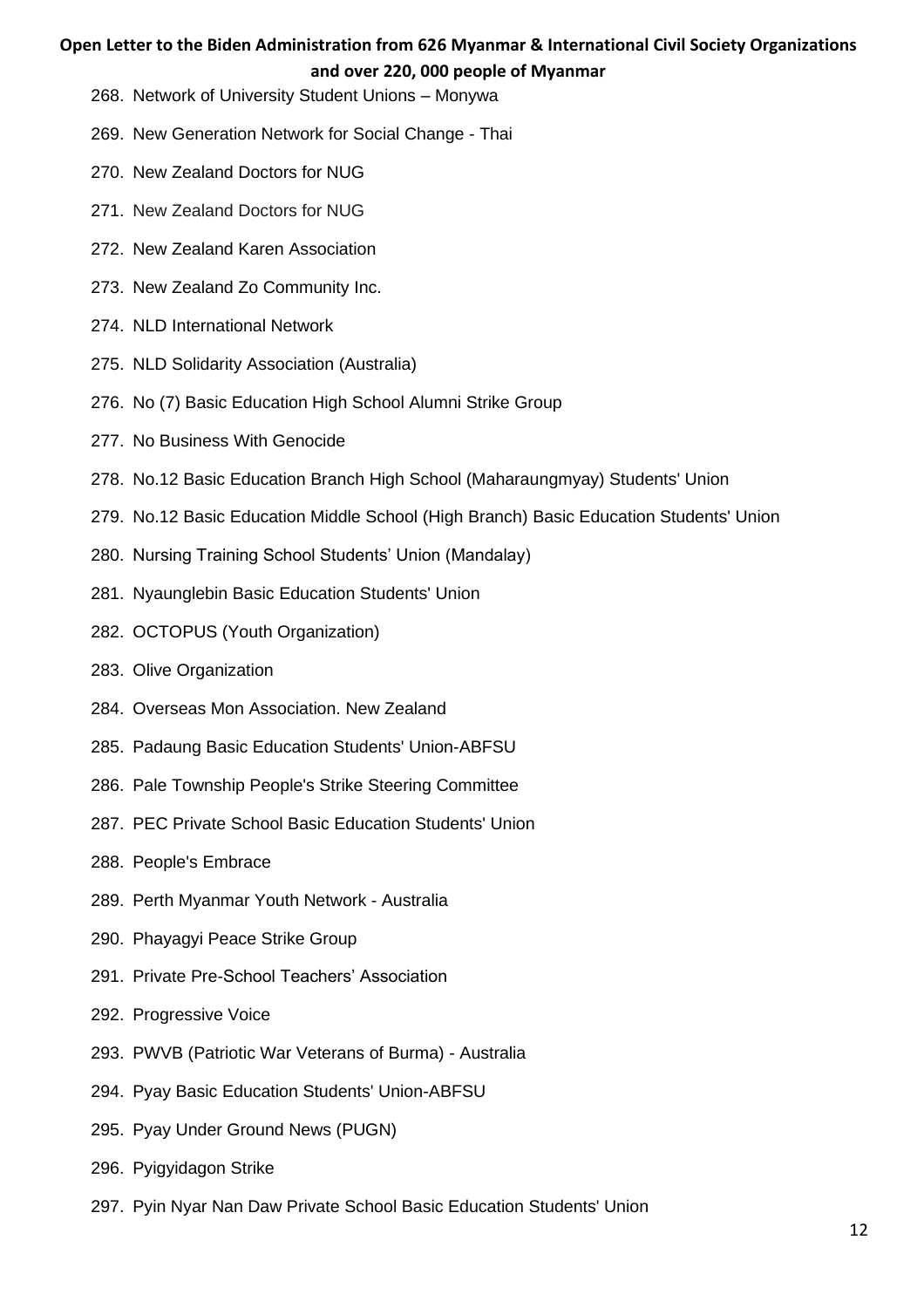- 298. Pyin Oo Lwin Basic Education Students' Union
- 299. Pyinmana Basic Education Students' Union-ABFSU
- 300. Pyithu Gonye (New Zealand)
- 301. Queensland Kachin Community (QKC) Australia
- 302. Queensland Myanmar Youth Collective (QMYC) Australia
- 303. Queensland Rohingya Community Australia
- 304. Red Campaign Nirvana Exhortation Group- Australia
- 305. Remonya Association of WA (Mon Community) Australia
- 306. Representative Committee of University Teacher Associations (RC of UTAs)
- 307. Representing The Arrested People Strike
- 308. RiseAgainMyanmar Korea
- 309. Rohingya Welfare Organisation New Zealand
- 310. Rvwang Community Association New Zealand
- 311. Samgha Sammaga-Mandalay
- 312. Sangha Union Strike Group
- 313. Save Myanmar (San Francisco)
- 314. Save Myanmar (USA)
- 315. Save Myanmar Fund (New Zealand)
- 316. Seinpann Strike
- 317. Shan Community (New Zealand)
- 318. Shan MATA
- 319. ShizuYouth for Myanmar
- 320. Shwe Youth Democratic Alliance (SYDA) Australia
- 321. Sintgaing Basic Education Students' Union
- 322. Sisters 2 Sisters
- 323. Sitt Nyein Pann Foundation
- 324. Society of Young Social Innovators (SYSI) Thai
- 325. Southcare Medical Centre
- 326. Spring Revolution Interfaith Network (SRIN)
- 327. Spring Revolution Myanmar Muslim Network SRMMN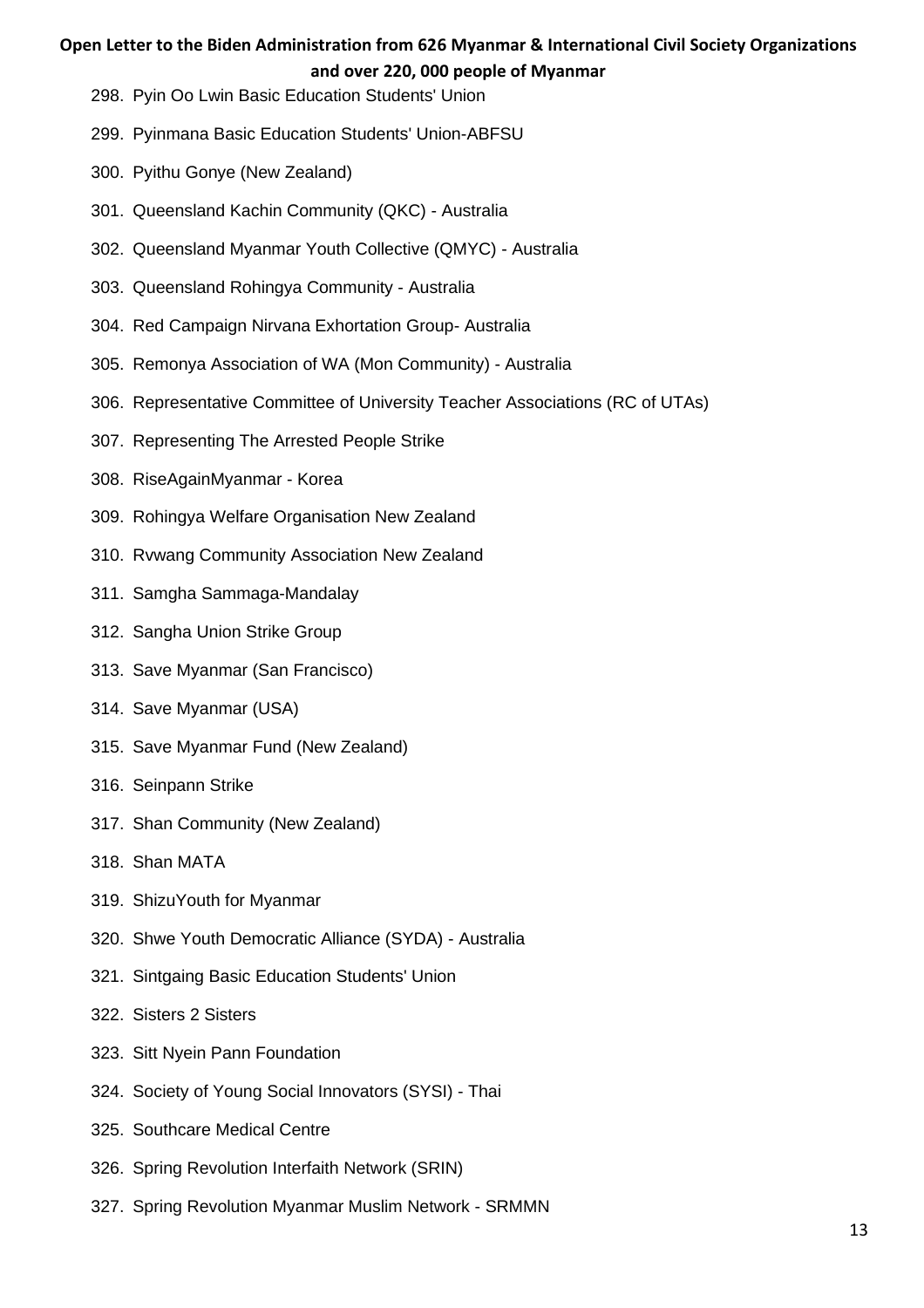- 328. Students for Free Burma (SFB)
- 329. Support for Myanmar- Australia
- 330. Support Group for Democracy in Myanmar (Netherlands)
- 331. Sydney Friends for Myanmar Unity- Australia
- 332. Synergy- Social Harmony Organization
- 333. Taekwondo Federation
- 334. Tampawadi People Strike Group
- 335. Taunggyi Basic Education Students' Union
- 336. Taze Women Strike
- 337. Technological Teachers' Federation-TTF
- 338. Technological University (Yadanabon Cyber City) Students' Union
- 339. Technological University Mandalay (TUM) Students' Union
- 340. Tha Pyay Nyo Periodical
- 341. Thai Volunteer Service Thai
- 342. Thakhin Kodaw Mhine Peace Network (Monywa)
- 343. Thaton Basic Education Students' Union
- 344. Thayat Chaung Women Strike
- 345. The 88 Generation Peace and Open Society (Monywa)
- 346. The Declaration of Global Citizen
- 347. The Institution of Professional Engineers Myanmar Australia
- 348. Transparency International Czech Republic
- 349. Twitter Team for Revolution
- 350. United Myanmar Community of South Australia
- 351. University of Computer Studies (Mandalay) Students Union
- 352. University of Dental Medicine (Mandalay) Students Union
- 353. University of Medical Technology ( Mandalay) Students Union
- 354. University of Medicine ( Mandalay) Students Union
- 355. University of Nursing ( Mandalay) Students Union
- 356. University of Pharmacy ( Mandalay) Students Union
- 357. University of Traditional Medicine ( Mandalay) Students Union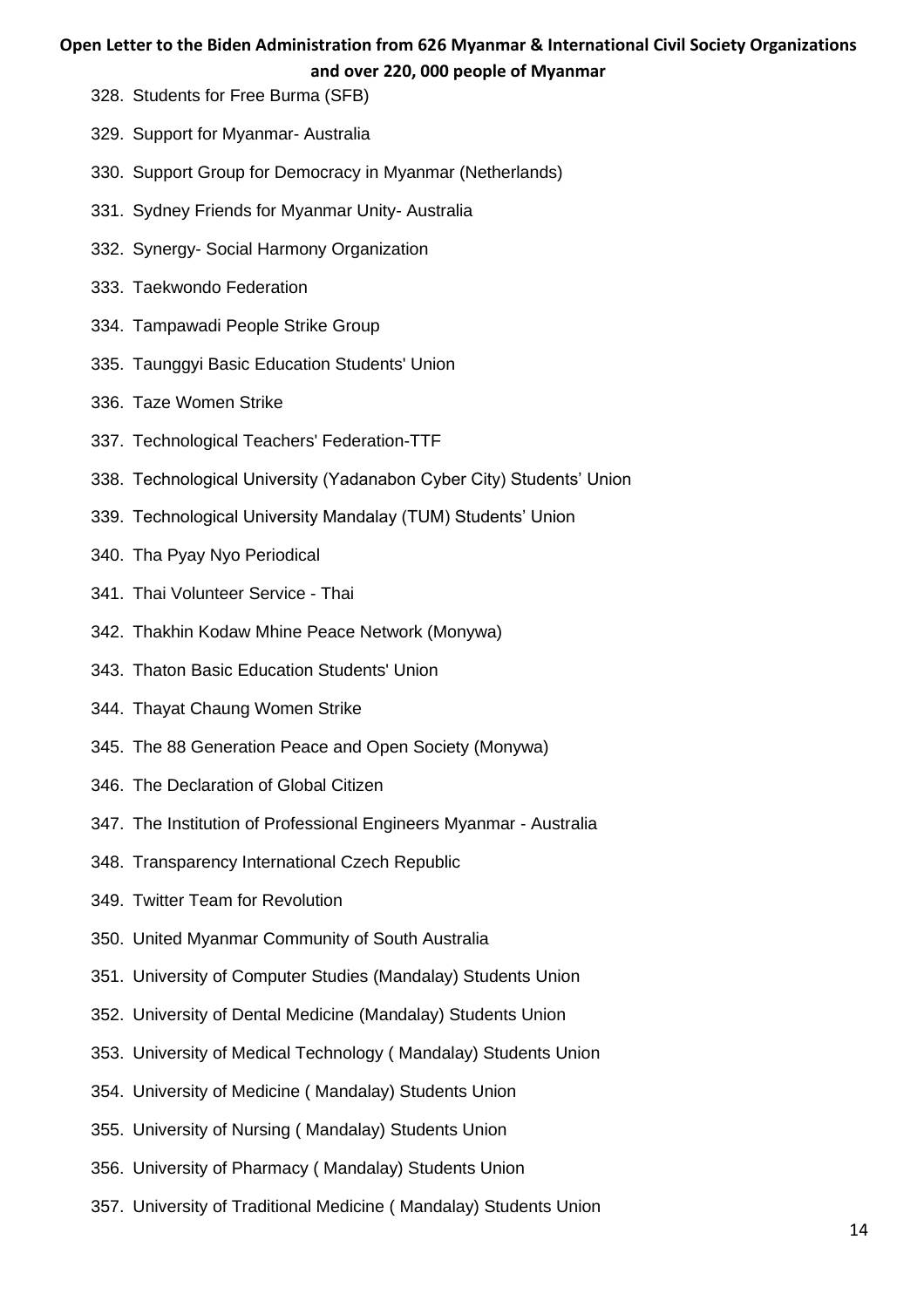- 358. University Students' Unions Alumni Force
- 359. US Advocacy Coalition for Myanmar (USACM)
- 360. VEC Private School Basic Education Students' Union
- 361. Victorian Burmese Care Community (VBCC) Australia
- 362. Victorian Myanmar Youth Australia
- 363. Way Way Nay
- 364. We Change
- 365. We Pledge CDM (Australia)
- 366. Western Australia Myanmar Democratic Network
- 367. Wetlet Basic Education Students' Union-ABFSU
- 368. Wetlet Revolution Leading Committee
- 369. Wetlet Twonship Women Strike
- 370. White Coat Society Yangon (WCSY)
- 371. Women Activists Myanmar (WAM) Australia
- 372. Women Advocacy Coalition- Myanmar
- 373. Women Alliance Burma (WAB)
- 374. Women's League of Burma (WLB)
- 375. Wundwin Basic Education Students' Union-ABFSU
- 376. Yadanabon University Students Union
- 377. Yadanar Foundation Austalia
- 378. Yangon Deaf Association
- 379. Yangon Medical Network
- 380. Yangon Revolution Force (YRF Strike)
- 381. Yangon Women Strike
- 382. Yedashe Basic Education Students' Union ABFSU
- 383. YG Network
- 384. Yinmarpin and Salingyi All Villages Strike Committee
- 385. Youth Network (Tanintharyi )
- 386. Youth Poets' Union
- 387. YUOE Debate Club